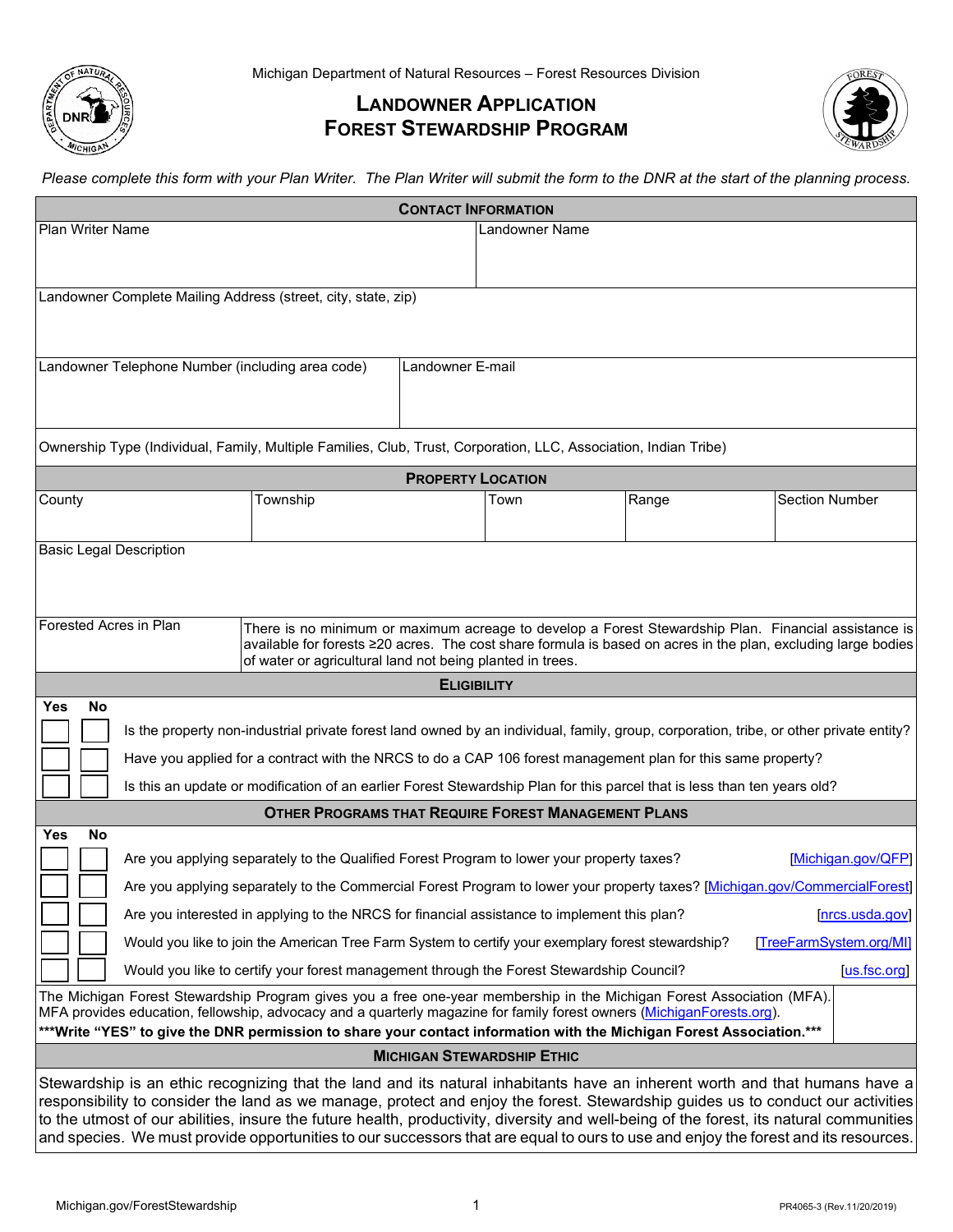| <b>LANDOWNER GOALS</b>                                                                                                                                                                                                                                                                                                                                                                                                                                                                                                                                                                                                                                                               |  |                          |  |                         |  |                       |  |                          |  |  |                 |  |  |
|--------------------------------------------------------------------------------------------------------------------------------------------------------------------------------------------------------------------------------------------------------------------------------------------------------------------------------------------------------------------------------------------------------------------------------------------------------------------------------------------------------------------------------------------------------------------------------------------------------------------------------------------------------------------------------------|--|--------------------------|--|-------------------------|--|-----------------------|--|--------------------------|--|--|-----------------|--|--|
| What are your goals for your woods over the next 10 to 20 years?                                                                                                                                                                                                                                                                                                                                                                                                                                                                                                                                                                                                                     |  |                          |  |                         |  |                       |  |                          |  |  |                 |  |  |
|                                                                                                                                                                                                                                                                                                                                                                                                                                                                                                                                                                                                                                                                                      |  |                          |  |                         |  |                       |  |                          |  |  |                 |  |  |
|                                                                                                                                                                                                                                                                                                                                                                                                                                                                                                                                                                                                                                                                                      |  |                          |  |                         |  |                       |  |                          |  |  |                 |  |  |
| <b>Potential Management Activities</b>                                                                                                                                                                                                                                                                                                                                                                                                                                                                                                                                                                                                                                               |  | <b>Not</b><br>Applicable |  | <b>Not</b><br>Important |  | Somewhat<br>Important |  | <b>Very</b><br>Important |  |  | <b>Comments</b> |  |  |
| Protect soil resources                                                                                                                                                                                                                                                                                                                                                                                                                                                                                                                                                                                                                                                               |  |                          |  |                         |  |                       |  |                          |  |  |                 |  |  |
| Protect water quality (rivers, lakes, etc)                                                                                                                                                                                                                                                                                                                                                                                                                                                                                                                                                                                                                                           |  |                          |  |                         |  |                       |  |                          |  |  |                 |  |  |
| Maintain or improve biological diversity                                                                                                                                                                                                                                                                                                                                                                                                                                                                                                                                                                                                                                             |  |                          |  |                         |  |                       |  |                          |  |  |                 |  |  |
| Enjoy beauty, scenery and aesthetics                                                                                                                                                                                                                                                                                                                                                                                                                                                                                                                                                                                                                                                 |  |                          |  |                         |  |                       |  |                          |  |  |                 |  |  |
| Hunting (indicate preferred game species)                                                                                                                                                                                                                                                                                                                                                                                                                                                                                                                                                                                                                                            |  |                          |  |                         |  |                       |  |                          |  |  |                 |  |  |
| Recreation other than hunting (indicate activity)                                                                                                                                                                                                                                                                                                                                                                                                                                                                                                                                                                                                                                    |  |                          |  |                         |  |                       |  |                          |  |  |                 |  |  |
| Produce timber for commercial harvest                                                                                                                                                                                                                                                                                                                                                                                                                                                                                                                                                                                                                                                |  |                          |  |                         |  |                       |  |                          |  |  |                 |  |  |
| Produce firewood                                                                                                                                                                                                                                                                                                                                                                                                                                                                                                                                                                                                                                                                     |  |                          |  |                         |  |                       |  |                          |  |  |                 |  |  |
| Produce other non-timber forest products                                                                                                                                                                                                                                                                                                                                                                                                                                                                                                                                                                                                                                             |  |                          |  |                         |  |                       |  |                          |  |  |                 |  |  |
| Plant trees or shrubs                                                                                                                                                                                                                                                                                                                                                                                                                                                                                                                                                                                                                                                                |  |                          |  |                         |  |                       |  |                          |  |  |                 |  |  |
| Improve wildlife habitat (indicate species)                                                                                                                                                                                                                                                                                                                                                                                                                                                                                                                                                                                                                                          |  |                          |  |                         |  |                       |  |                          |  |  |                 |  |  |
| Protect threatened or endangered species                                                                                                                                                                                                                                                                                                                                                                                                                                                                                                                                                                                                                                             |  |                          |  |                         |  |                       |  |                          |  |  |                 |  |  |
| Forest health - insects, disease, invasive plants                                                                                                                                                                                                                                                                                                                                                                                                                                                                                                                                                                                                                                    |  |                          |  |                         |  |                       |  |                          |  |  |                 |  |  |
| Protect archeological, cultural or historic features                                                                                                                                                                                                                                                                                                                                                                                                                                                                                                                                                                                                                                 |  |                          |  |                         |  |                       |  |                          |  |  |                 |  |  |
| Protect unique natural features                                                                                                                                                                                                                                                                                                                                                                                                                                                                                                                                                                                                                                                      |  |                          |  |                         |  |                       |  |                          |  |  |                 |  |  |
| Protect or restore wetlands                                                                                                                                                                                                                                                                                                                                                                                                                                                                                                                                                                                                                                                          |  |                          |  |                         |  |                       |  |                          |  |  |                 |  |  |
| Minimize the risk of wildfire                                                                                                                                                                                                                                                                                                                                                                                                                                                                                                                                                                                                                                                        |  |                          |  |                         |  |                       |  |                          |  |  |                 |  |  |
| Manage carbon stocks to mitigate climate change                                                                                                                                                                                                                                                                                                                                                                                                                                                                                                                                                                                                                                      |  |                          |  |                         |  |                       |  |                          |  |  |                 |  |  |
| Pass land to children or other heirs                                                                                                                                                                                                                                                                                                                                                                                                                                                                                                                                                                                                                                                 |  |                          |  |                         |  |                       |  |                          |  |  |                 |  |  |
| <b>PLAN PREPARATION COSTS AND DISCOUNTS</b>                                                                                                                                                                                                                                                                                                                                                                                                                                                                                                                                                                                                                                          |  |                          |  |                         |  |                       |  |                          |  |  |                 |  |  |
| The cost to develop a Forest Stewardship Plan is determined by the plan writer and agreed upon by the landowner. A partial cost share, made<br>possible with funding from the United States Forest Service, may be available through an annual grant to the plan writer. The cost share<br>formula is "\$200 per plan plus \$0.50 per forested acre up to an annual maximum of \$2,500 per landowner." Landowners should expect<br>to pay for a significant portion of the total plan costs. The DNR must report matching funds to the Forest Service so landowners must report<br>the amount that they contribute to the total cost of the plan. This form is not a legal contract. |  |                          |  |                         |  |                       |  |                          |  |  |                 |  |  |
| Amount paid by the landowner for this Forest Stewardship Plan                                                                                                                                                                                                                                                                                                                                                                                                                                                                                                                                                                                                                        |  |                          |  |                         |  |                       |  | \$                       |  |  |                 |  |  |
| Cost share from DNR paid to the plan writer after DNR review and approval                                                                                                                                                                                                                                                                                                                                                                                                                                                                                                                                                                                                            |  |                          |  |                         |  |                       |  | \$                       |  |  |                 |  |  |
| Write "100" for additional cost share from DNR to plan writer if landowner enrolls in American Tree Farm<br>System. Plan writer must be a Tree Farm Forester and submit "004 Form" to Tree Farm prior to payment.                                                                                                                                                                                                                                                                                                                                                                                                                                                                    |  |                          |  |                         |  |                       |  |                          |  |  |                 |  |  |
| <b>LANDOWNER SIGNATURE</b>                                                                                                                                                                                                                                                                                                                                                                                                                                                                                                                                                                                                                                                           |  |                          |  |                         |  |                       |  |                          |  |  |                 |  |  |
| My Forest Stewardship Plan will describe my goals, forest resources and recommended activities to achieve my goals over the next 10 to 20<br>years. Participation in the voluntary Forest Stewardship Program indicates my intent to use my plan to take good care of my woods. I<br>understand that enrolling in separate programs (Qualified Forest, Commercial Forest, American Tree Farm System, Forest Stewardship<br>Council, Environmental Quality Incentives, etc.) requires compliance with those independent program guidelines.<br>Landowner Signature<br>Date                                                                                                            |  |                          |  |                         |  |                       |  |                          |  |  |                 |  |  |